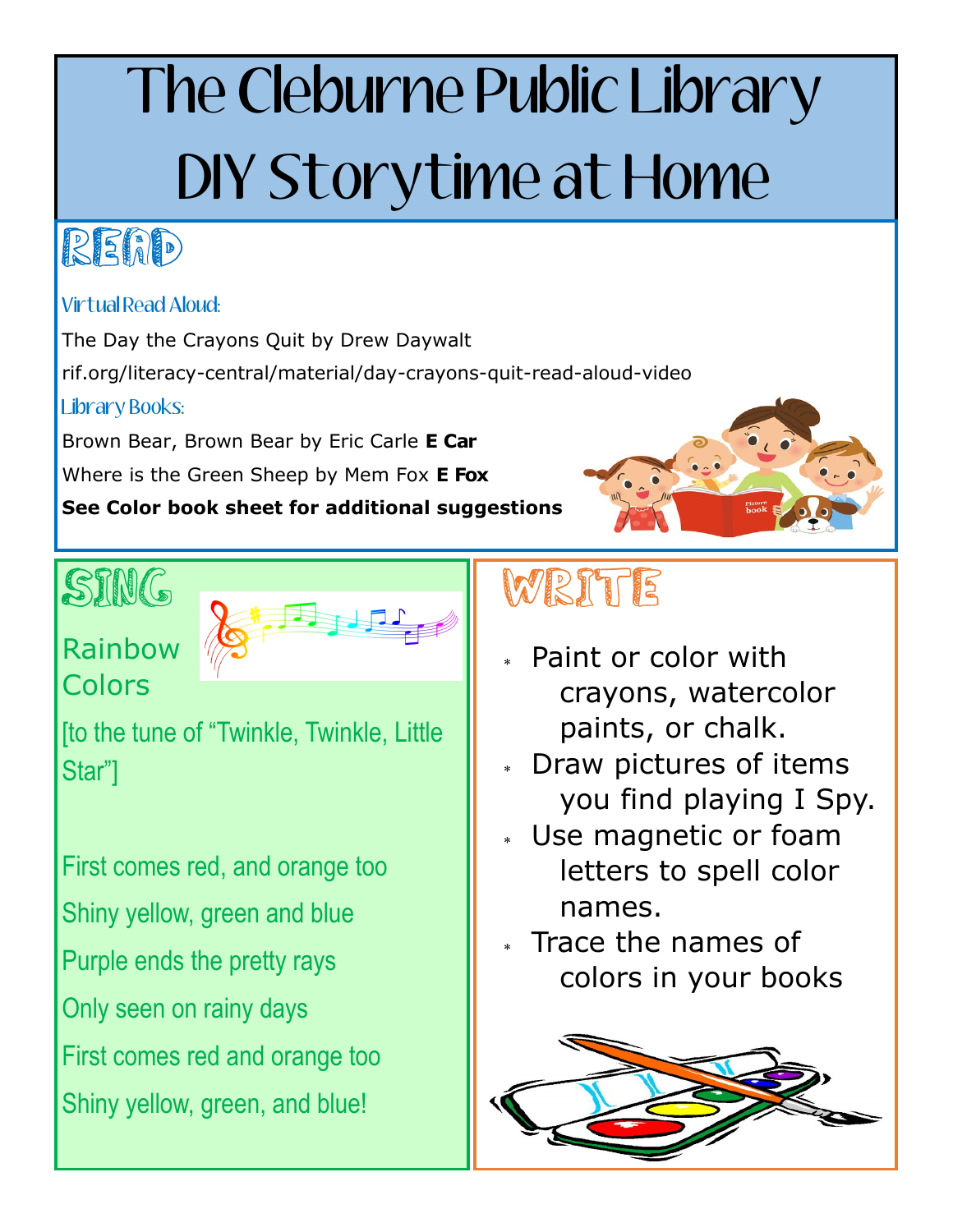### PLAY?

#### I Spy:

Search around your home, or go on a walk outside, to find objects that are a certain color. Look for all the colors of the rainbow: red, orange, yellow, green, blue, and purple. Play "I spy with my little eye the color /red/. What do I see?"

#### Rainbow Sort:

Pour out colored snack food (Fruit Loops, Rainbow Fish), colored pompoms, or Lego/Duplo blocks and have child sort them by color.

### TALK

- As you read, point to and touch colors as you say them.
- State the color of items as you use them or ask the child what color items are (ie. shirt, socks, cups, etc.)
- While cooking or grocery shopping, point out the colors of fruits and vegetables. "Let's find a red apple. Good job! Now, I am getting a banana; what color is it? That's right, it's yellow!"
- Make connections. When you stop at the red light say, "Look, the light is red so we are stopped. Red means stop. Now, it has turned green which means we can go. Green means go."

#### **No-Cook Play Dough**



#### **Ingredients**

2 cups flour

- 1 cup Salt
- 1 Tbsp Oil
- 1 Cup Cold Water

2 drops liquid food coloring (more for brighter color)

#### Method

1. Combine flour and salt

2.Add water, food coloring and oil. Mix to combine

3. Store half in the refrigerator\* for later.

\*you can add 4tsp. cream of tartar or 3Tbsp. lemon juice with a bit more flour as an extra preservative to last longer outside of the fridge

https://www.pvms.org/toddler-resources/2020/4/14/no-cook-play-dough